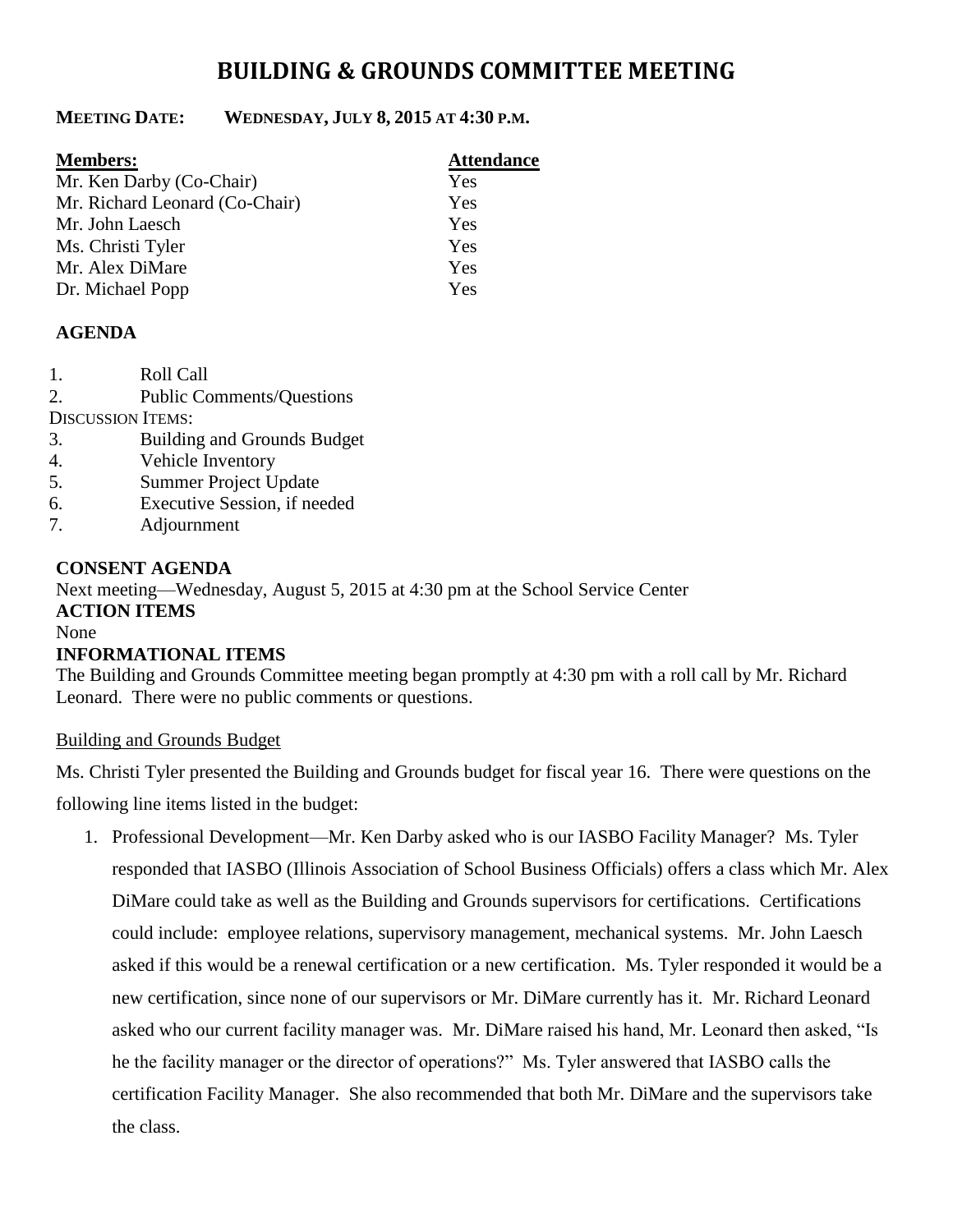- 2. Mr. Leonard then inquired what NIMS was. Mr. DiMare responded it was an emergency management course that building administrators take in how to handle tornados, emergency disasters, things of this nature. It involves protocols and what to do in the event of an emergency. Mr. Leonard also asked what pesticide control was. Mr. DiMare responded that the state requires the use of certain pesticides, and that we give notice on our website when we will spray. The District needs to recertify every year, even though that work is subcontracted out, someone in the District needs to be certified. Dr. Popp added that NIMS training opens doors for federal safety grants. Mr. John Laesch asked how many people have had the NIMS training, Ms. Tyler responded she would ask Mr. Nestor Garcia for the answer.
- 3. Mr. Laesch asked what types of professional development were available for the rest of the staff. Mr. DiMare responded he would like to have an in-house class in regards to non-violent crisis intervention. Mr. Laesch responded why the custodial staff would be tasked with breaking up a fight. Mr. DiMare replied, in the event a custodian had to intervene, he would like for the custodian to have the proper training to avoid any legalities. Ms. Tyler added that the workers compensation provider could also provide training free of charge. They can provide a list of trainings that could be offered to the staff. Other types of training include labeling of cleaning supplies, since the industry has changed the labeling procedures. This course could be provided by PCS free of charge. Mr. Laesch would like a complete assessment of the training needed for the custodial staff in order for them to carry out their duties; and also to help avoid the outsourcing of work. Mr. DiMare replied he was working on this, and that he has had conversations with the Union and staff. Mr. DiMare will work with Ms. Tyler in regards to budgeting for sending staff members to school/classes, and then bring the information to the committee once it is available. Mr. Darby requested that professional development be placed on the August agenda for further discussion.
- 4. Mr. Leonard inquired if the custodial staff substitute line item was for custodians who called in sick, were on vacation or no shows. Ms. Tyler replied yes, and also informed the committee that going forward there would be a different account number for regular salaries and substitute coverage in order to better assess how much we are spending on substitute coverage. Mr. Leonard also asked if the District would be going out to bid for snow removal this year. Ms. Tyler responded no, the District has purchased new equipment to aid our staff in snow removal. Mr. Leonard felt that it was more expensive to have staff perform snow plowing than to contract the service. Mr. Darby asked if comp time was available, Dr. Popp responded that comp time is not in the collective bargaining agreement; the District would need to pay overtime if applicable.
- 5. Mr. Laesch asked what the need for asbestos and mold testing abatement was. Ms. Tyler responded the District is constantly testing our buildings. He then asked if we have found any, Mr. DiMare replied yes.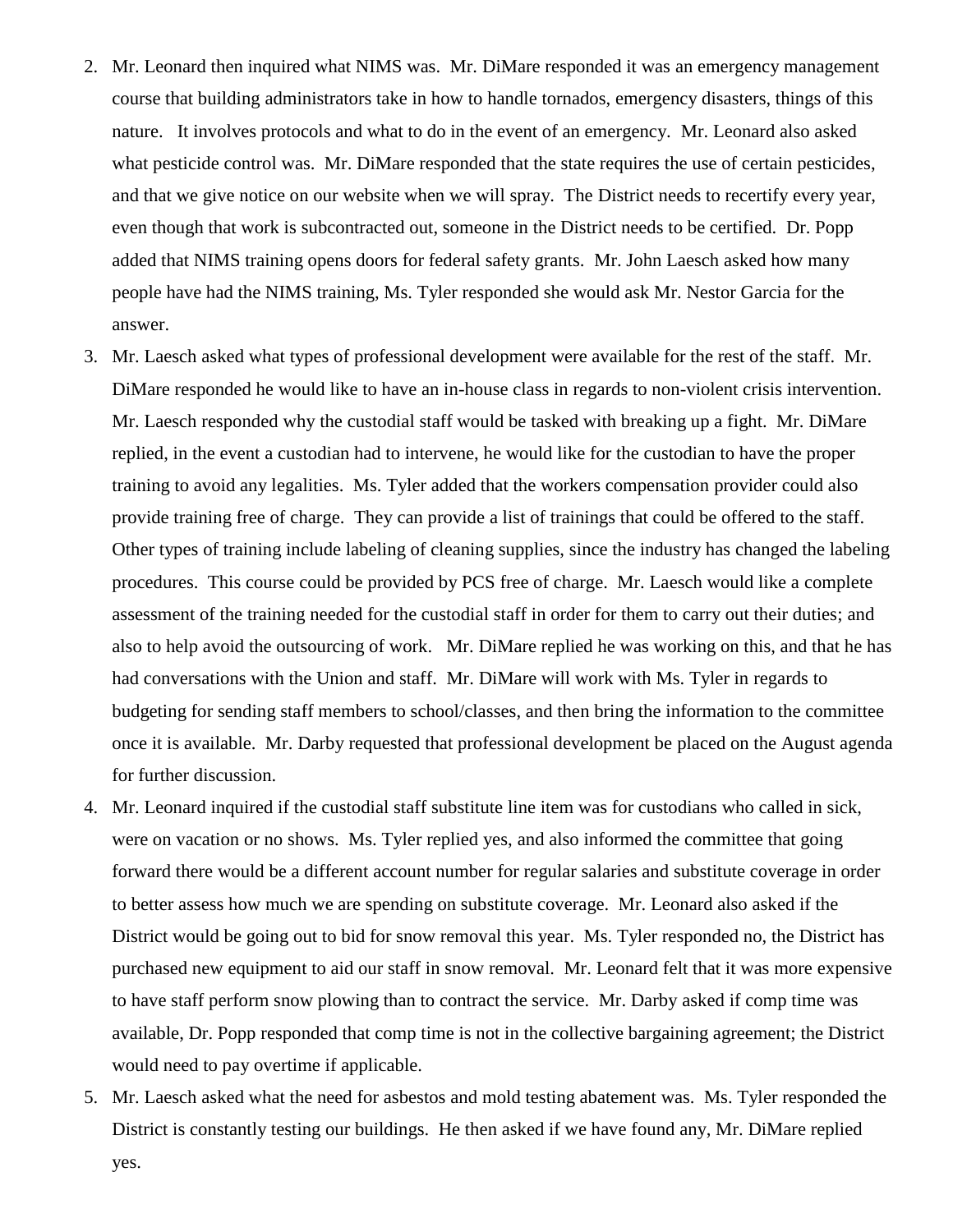- 6. Mr. Darby asked if the line item for off duty police officers offsets the revenue we take in from athletic events. Ms. Tyler informed the committee that we cannot reduce an expense based on the revenue, since these are two different account codes. Mr. Leonard wanted to know why the line item was in the Building and Grounds budget, Ms. Tyler responded it was a safety issue. Mr. Leonard felt it should be in the athletic department budget. Mr. Laesch asked if the Aurora Police Department could provide the coverage, Ms. Tyler responded that it was the Aurora Police Department who performed the coverage. The Aurora Police Department will not do it for free. Mr. Laesch suggested that the Mayor send someone over for sporting events.
- 7. Mr. Leonard informed the committee that boiler inspection is a state function, they are state inspectors certified by the state. They do charge for their services.
- 8. Mr. Laesch inquired why we have a mop cleaning service. Would it be cheaper to buy all new mops? Ms. Tyler responded this was an item that was budgeted and used last year.
- 9. Mr. Laesch also asked why we were rekeying locks. Mr. DiMare responded that there was no continuity in classrooms, in a lock drown drill the classroom is to be locked and when the drill is over the principal along with a police officer will open the door. We were unable to get into most classrooms. The Illinois Emergency Management Grant for School Security was issued to the District in July of 2014. We are in the process of completing this. Mr. Darby asked if this was being done by LJ Dodd. Mr. DiMare replied that there was another keying project. We are currently making keys for teachers so they can get into their classrooms. Keys are \$1.00 apiece. We purchased a machine through the grant to make our own keys at \$6,500. There are additional costs such as purchasing tumblers, cylinders and keys. Many rooms need to be re-keyed in order to secure the area. Mr. Leonard would like to know if all of our classrooms will have intruder locks installed this year. Mr. DiMare said he would check and report back.
- 10. Mr. Leonard asked what the status on the piping work at East High. He also suggested removing the name East High from the budget and leaving it as piping work. Mr. Laesch asked how many licensed plumbers we have on staff, Mr. DiMare responded one. Mr. DiMare also stated that his staff was multitalented and capable of doing electric and plumbing work.
- 11. Mr. Laesch asked what the parking lot, sidewalk, and masonry repair were for. Mr. DiMare responded a lot of it had to with trip hazards, portions of the sidewalk from the school to the parking lot, mostly the smaller projects or emergency repairs/projects.
- 12. Mr. Darby asked how much longer we have on the Extension Campus lease, Ms. Tyler replied the lease was originally for two years and we have one year left. Mr. Darby would like to start thinking about what the District will do once the lease expires. Mr. Laesch asked how many people/students were at the Extension Campus. Dr. Popp answered that the District did not have any numbers for how many students will be at the Extension Campus for the upcoming year; however, there will be multiple